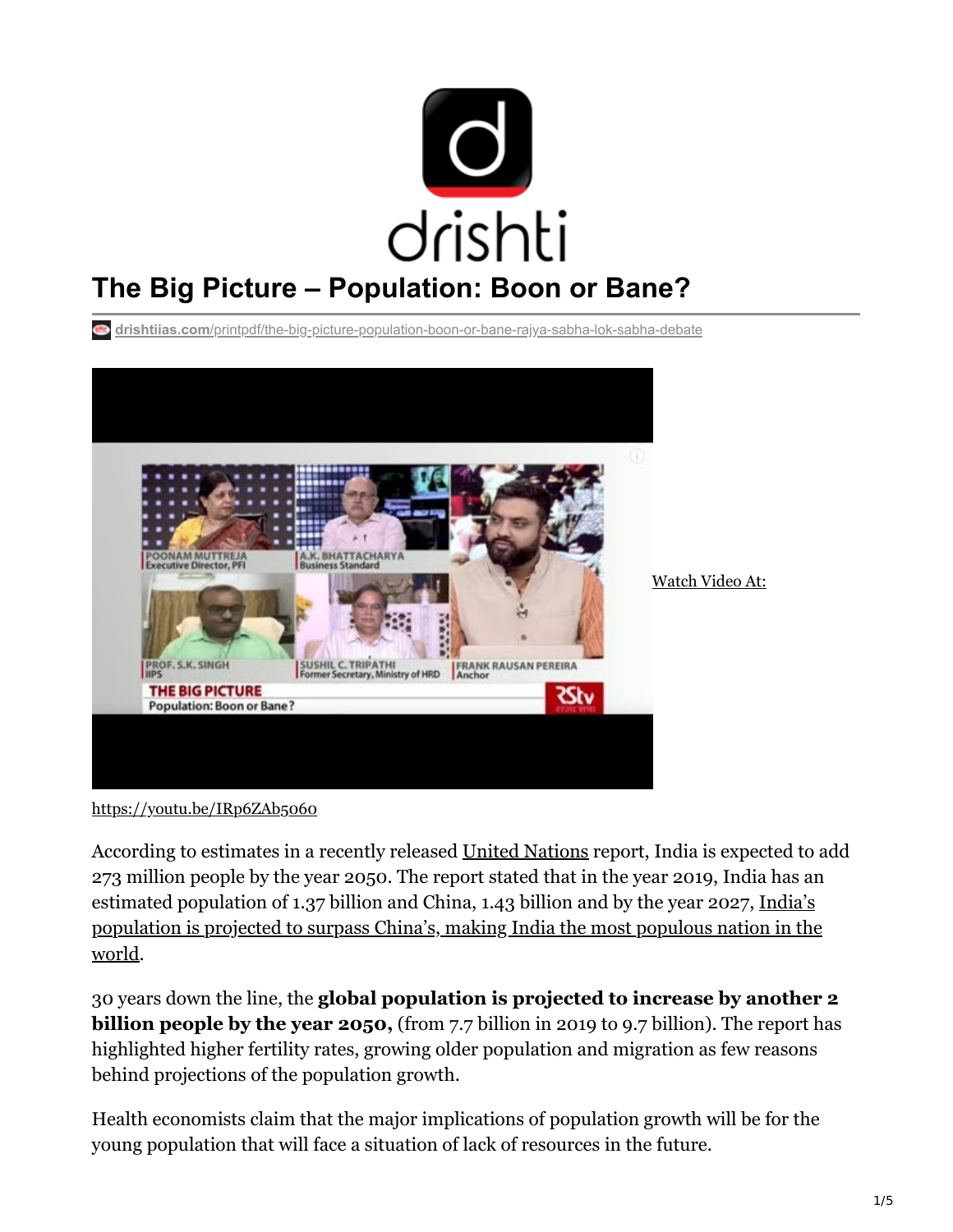- **India is not growing uniformly.** The latest National Family Health Survey (NFHS) indicates that the Total Fertility Rate (TFR) varies significantly across various wealth quintiles:
	- The poorest wealth quintile has a TFR of 3.2 children per woman.
	- The second lowest wealth quintile has a TFR of 2.5 children per woman.
	- The richest wealth quintile has a TFR of 1.5 children per woman.
	- This shows that **population growth is more concentrated in economically weaker sections of society**.
- Population growth acts as a hurdle in addressing effectively the problem of poverty, hunger and malnutrition and also in providing the better quality of health and education.
- **[SDGs](https://www.drishtiias.com/loksabha-rajyasabha-discussions/in-depth-indias-sustainable-development-goals) 1, 2, 3 and 4** are going to be affected adversely because of India's existing pattern of growth in the population.
- **Presently, India is producing around 25 million job seekers in the country, however, the country is able to provide jobs only to 7 million.** This gap of 18 million is increasing the burden of unemployment and underemployment in the country, turning a demographic dividend into a demographic disaster.
- **India's population growth is not sustainable.** India is only about 35-40% of China's landmass.

In the 19th century, when Europe had a demographic explosion, it had occupied America, Australia etc. India does not have another landmass to occupy and the available landmass cannot take this population growth.

## **Demographic Dividend**

- India has many young people who are unskilled, unemployable, burden on services and facilities with the minimal contribution.
- **In a country, young population is a demographic dividend if the youth is skilled, employable and contributing to the economy.**
- **As per NFHS-4, in 2015-16, India's TFR was 3.2.** It is likely that in the year 2019, India will achieve a replacement level fertility.
	- **Total fertility rate (TFR)** in simple terms refers to the total number of children born or likely to be born to a woman in her lifetime if she were subject to the prevailing rate of age-specific fertility in the population.
	- **TFR of about 2.1 children per woman is called Replacement-level fertility.** This value represents the average number of children a woman would need to have to reproduce herself by bearing a daughter who survives to childbearing age.
	- If replacement level fertility is sustained over a sufficiently long period, each generation will exactly replace itself without any need for the country to balance its population.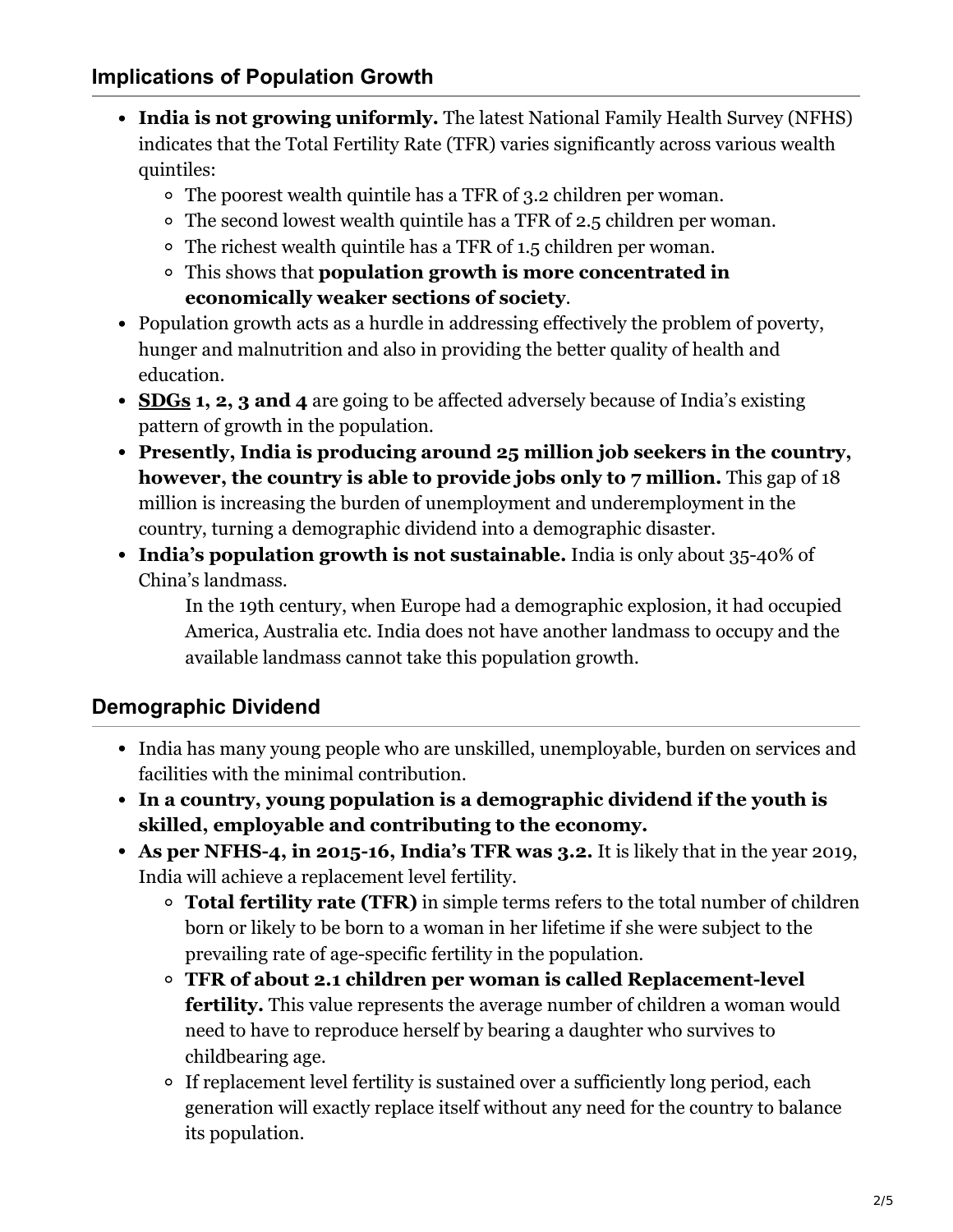## **Challenges**

- The challenge is not about how to contain the population but about **how the government exploits the population growth to its best economic advantages** i.e. how the government trains this large young population to make it productive, effective, competent and contributing to the economic growth.
- The challenge in the next 15 years for the Indian government is **to raise the economic status of India from being a low middle income country to at least a high middle income country.**

For this, the government needs to take necessary steps in creating the economic growth momentum by ensuring that investments are adequately made in key infrastructure areas, particularly social infrastructure like education, water and health so that a demographic dividend does not become a demographic liability or disaster.

- The requirement of creating so many jobs will not be a challenge if the economy starts growing at a faster rate.
- India's real challenge is **Quality of Life.** 21% of 60+ population is suffering from one or other chronic morbidities and India is also the second highest in terms of dementia and Alzheimers. Around 4 million cases are reported in 104 million elderly population. That is why **there is a need of strong social protection schemes.**
	- Recently the government has launched the [Ayushman Bharat scheme](https://www.drishtiias.com/daily-updates/daily-news-analysis/ayushman-bharat).
	- The Prime Minister has also set a target of raising the economy's size to 5 trillion dollar by the year 2024. This is necessary to mitigate the negative impact of this kind of population growth where the share of older people is rising pretty rapidly.
	- **The growth for older people is 370% from 2019 to 2050**, whereas the total population is growing only by 56%. Therefore, the burden of older people in the economy needs to be contained.
	- The countries like **China and Japan who have been able to control their population through various measures** are able to manage people in the older age through enough social security provisions for such people, enabling old aged people for managing on their own.
- At the population level, different states are growing at different pace, thus each of them show different signs of population stress. It needs to be seen that why states in the South are better off in containing population than states in the North and east.

### **Is containing population a solution?**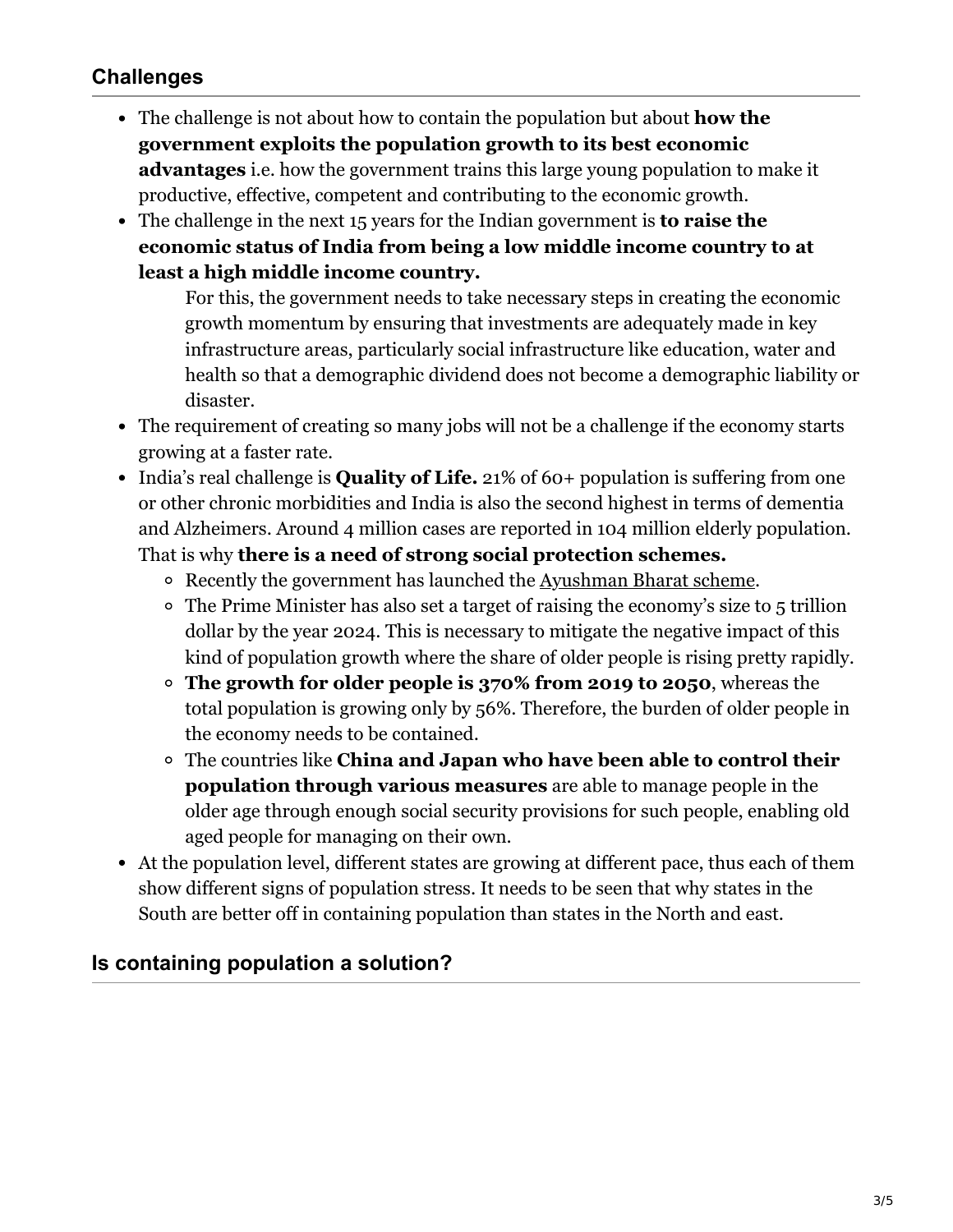- Containing the population has its own set of problems. **China which had the One Child Policy has witnessed an increase in the population of old aged people.**
	- China went about containing its population growth in a coercive way. India tried to experiment the same during the emergency period.
	- The experiment faced negative reaction and has not been taken up by any government thereafter.
- **There has been an improvement in bringing down the child mortality, infant mortality ratio and in increasing the life expectancy of the people in the country.** On the one hand, if the total fertility ratio does not decrease and on the other hand, there remains improvement in healthcare and other benefits, India will have a population explosion leading to a demographic disaster.
- **Women in India want fewer children so desired fertility rates are much lower than the actual fertility rates.** There is a 13% unwanted fertility in India. Women not having access to family planning services for different reasons including lack of education etc are some of the factors behind this. If India is able to address this 13% unmet need by 2030, it will witness 30 million lesser population growth.

It has been seen that **women have more children than what their bodies can actually bear.**

- It is becoming **very expensive** for the poor and even the middle class to have more than one child or two children.
- India still has a **high maternal mortality rate and child mortality rate** (especially amongst the poorest).
- However, **aspirations of the younger generation have changed**, they want fewer children.

# **Way Forward**

• India needs to invest more in the health sector. India invests only 1.3% of its GDP. The family planning budget is only 4% of the entire health budget and within that India spends only 1.5% on birth spacing methods.

Investments should be made particularly for the old people because by the year 2050, India's population of old people is going to grow almost 10 times more.

- Education is very important, not only for empowering women but for fertility to decline.
	- Education should be made free for women till college-level.
	- <sup>o</sup> Better education will help women in better decision making for family planning.
	- Unless women are part of the workforce, no society can bring down fertility rates [with progress. Therefore, policies must look at the whole issue of declining](https://www.drishtiias.com/daily-updates/daily-news-editorials/declining-female-labour-force-participation-editorial-upsc-ias-economy-gender-inequality-gktoday) workforce participation by women.